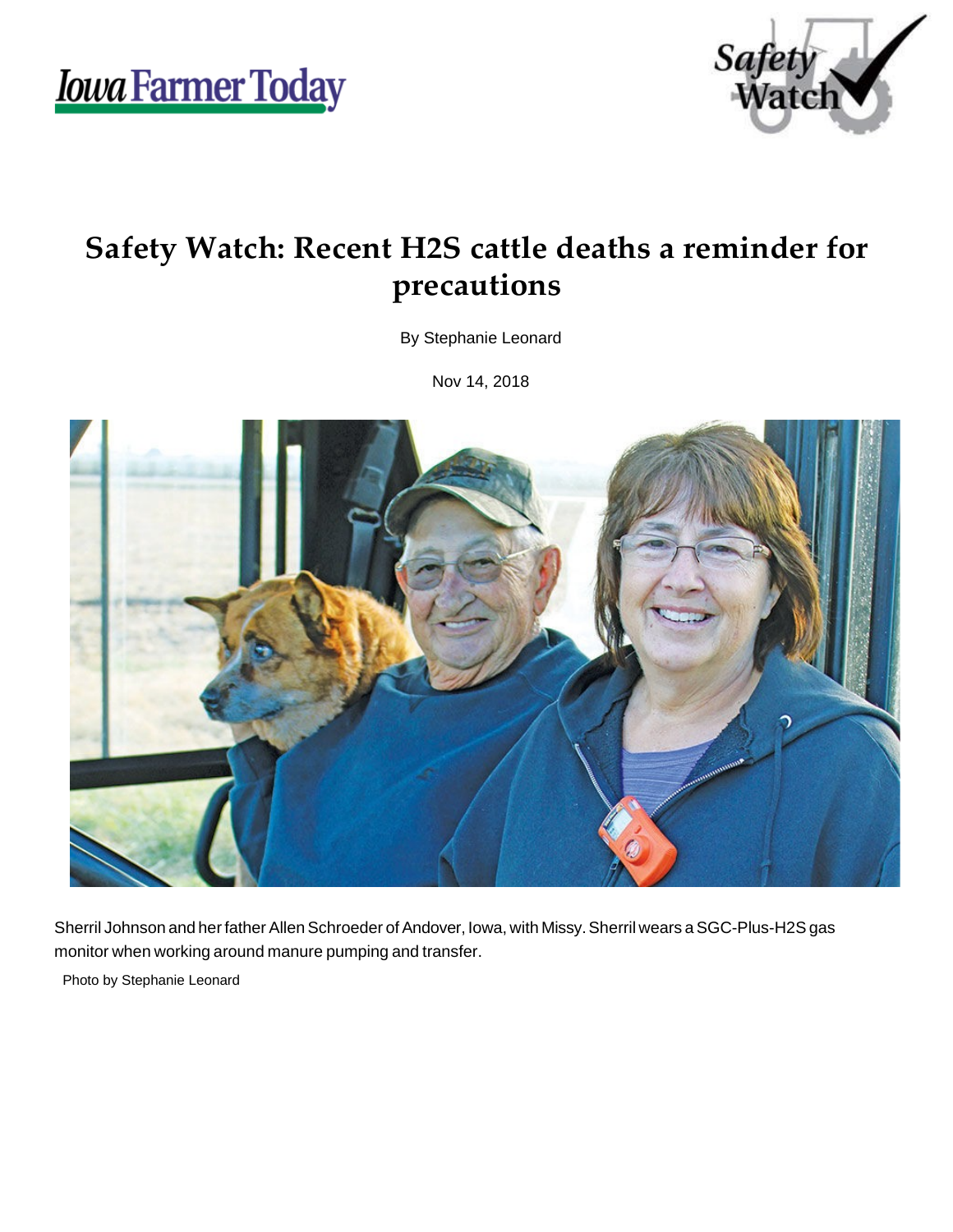"This is a day a lot like the day of the accident," Jason Johnson said Oct. 29 while we set up hydrogen sulfide gas monitors at the east end of his cattle confinement shed. "Sunshiney, warm, a little breeze.



[H2S: Lethal and unpredictable](https://www.agupdate.com/h-s-lethal-and-unpredictable/article_182ce9f6-e830-11e8-bac2-cf9573607c2b.html) The only way to know when conditions are dangerous is to use gas monitors specific for H2S

Too much so, as it turns out.

Johnson, of Andover, Iowa, started pumping out a full pit but was soon on the phone commiserating with an Illinois friend who'd just lost nine 1,200-pound cattle — found dead Oct. 28 in the pen over a manure pit that was stirred the night before.

The Illinois cattleman — who spoke with me for this article — was among the 80-some people who attended a manure handling safety meeting at Johnson's farm on Oct. 26, 2016, four days after that "sun-shiney day" when Jason and Sherril Johnson lost 23 head of cattle killed by hydrogen sulfide gas (H2S) during pit pumping.

That fall, the deadly gas killed dozens of cattle in several tri-state area pumping incidents. A young Wisconsin farmer who was agitating an open lagoon was killed two months earlier.

Now, the Johnsons' Illinois friend described what happened at his Whiteside County operation. They'd stirred the pit Saturday afternoon and evening to ready for pumping on Sunday. The next morning, nine head were dead along the perimeter of the pen at a corner opposite the pump. The remaining 161 head in the pen were unaffected.

There were similarities to Johnsons' loss two years prior.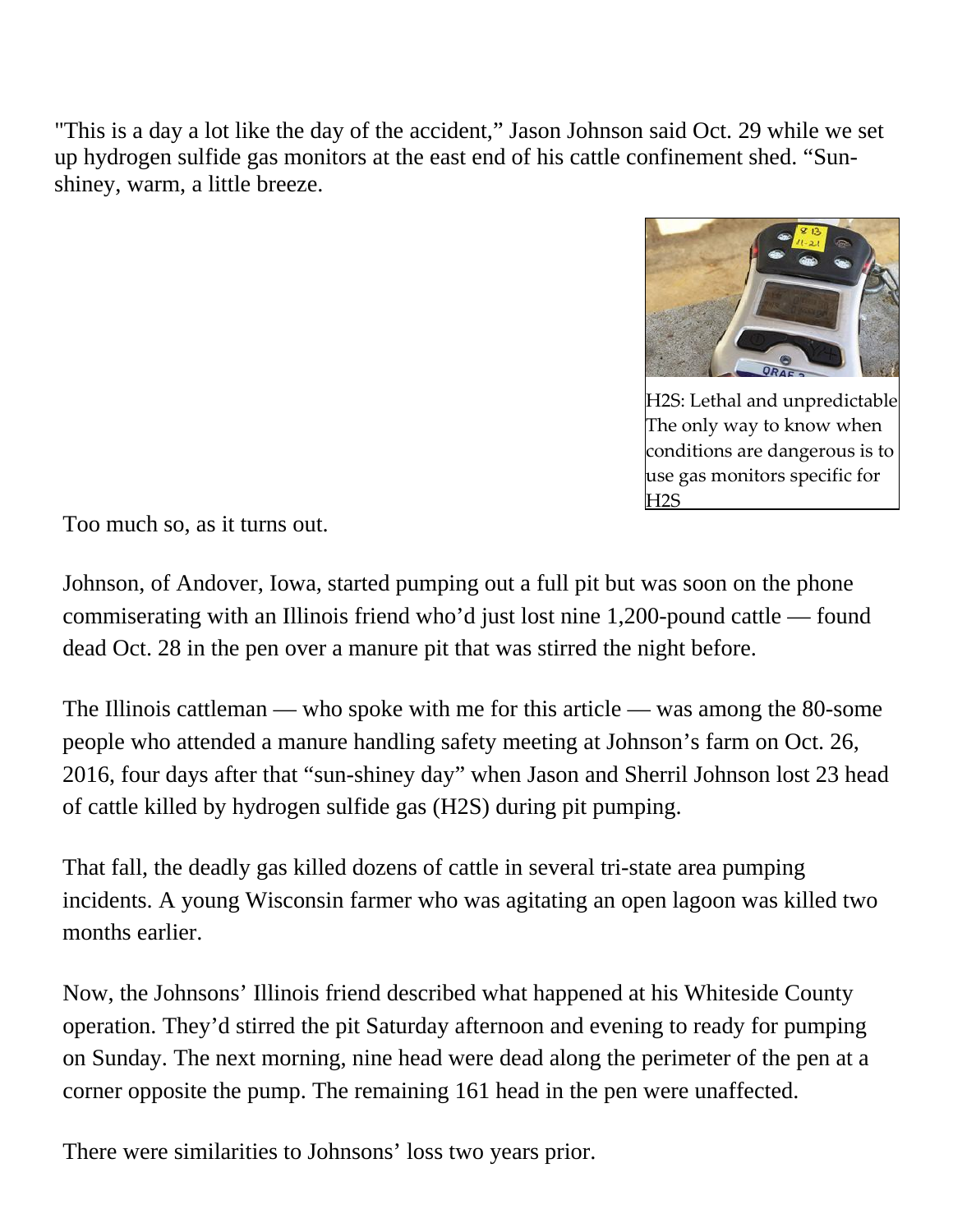In both situations, cattle were in the pen while the pit was stirred below. The pump's top nozzle was near or above the manure surface — a factor that contributes to high H2S concentrations released into the air. Agitation shoots slurry and gases toward pit walls and corners where gas moves up the sidewall, affecting animals along the sides of the pen more-so than those in the center.

"The top nozzle was 6 or 8 inches above the manure surface and we were getting more foam at this building during stirring (than the building they had just pumped)," the Illinois farmer said, "but we didn't move cattle out before we pumped; we didn't have a place for them."

Looking ahead, he said, they'll likely put fewer cattle in pens so they'll have options to move them out before pumping.

It was the first loss for this Illinois cattle feeder, but not his first brush with H2S. At Johnson's 2016 safety meeting, he described a close call: his employee had climbed the ladder on a semi tank to check the manure level; while climbing down, he lost consciousness and fell to the ground, but came to several minutes later.

"That was lucky," he explained.

It prompted safety measures that included wearing personal H2S monitors and mounting cameras on their load stand so employees can see tanker manure levels without having to climb the tank when a float gauge gets stuck.

At Johnson's Andover barn this past week, pumping started at the same pit where cattle died in 2016. The pit was full, but the pen was empty. Johnson began stirring with both nozzles, but he cut surface agitation, and then stirring altogether, because a foam layer was growing on the manure surface and the H2S monitors were "going nuts" with constant beeping, flashing and buzzing alarms.

Our monitors were showing near-continuous concentrations above 90 ppm and "Over Limit!" warnings — indicating levels exceeded the 100-ppm upper range and the Immediately Dangerous to Life and Health concentration.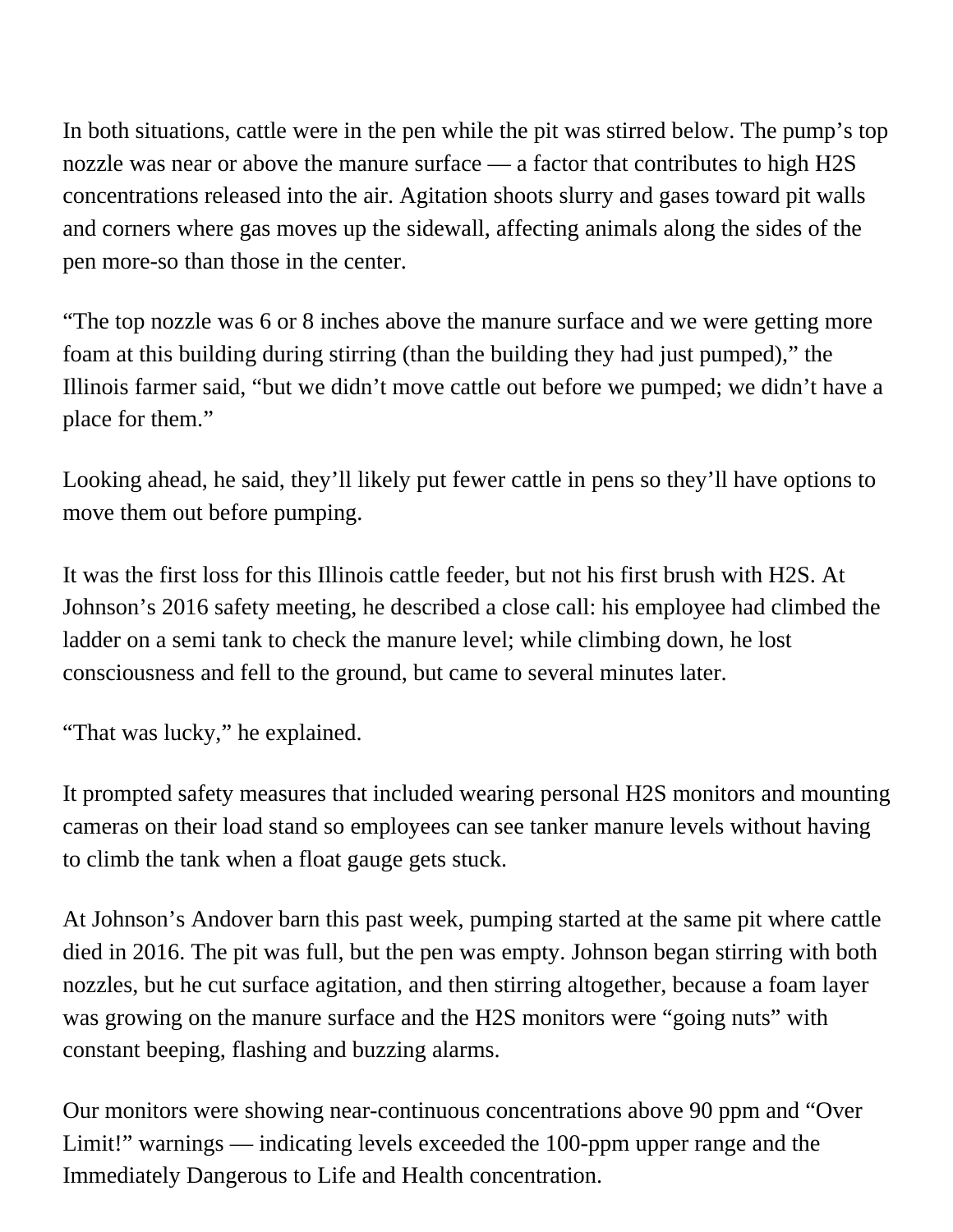Manure was soupy enough from recent rain, Johnson decided, they could forgo stirring. He added a manure defoaming agent to control the foam, which helped. Still, several hours and loads later, we saw concentrations intermittently peaking over 80 ppm at the tractor and tank loading areas.

The day's alarm commotions and "Over Limit!" readings prompted recollections of two years earlier.

Lonnie (Chicky) Eickert, one of Johnson's employees, remembered the sound of cattle dropping on the slats on Oct. 22, 2016.

"Boom, boom, boom, boom. I've never heard anything like it," Eickert said.

But it's an earlier tragedy that motivates Sherril, Jason and their crew the most in advocating for safety.

Sherril's husband (Jason's father) Dwight and their employee Justin Faur died in 2005 after H2S exposure. Dwight had entered an emptied pit to retrieve a chain, and Faur tried to rescue his boss.

Sherril's dad, Allen Schroeder, had come onto the scene as Faur was entering the pit.

"I saw his eyes roll back, and he made a three-quarter turn when he fell. I got down and looked in the hole and I saw Dwight lying there in the northeast corner of the pit."

It was Schroeder who kept Sherril and his granddaughter out of the pit when they came running to help before first responders were on the scene.

"I'll never forget that day," he said.

Their experiences in 2005 and 2016 have stoked a mission to make others aware of H2S dangers and to get H2S monitors in the hands and clipped to the collars of producers, employees, truckers and commercial pumpers in the area.